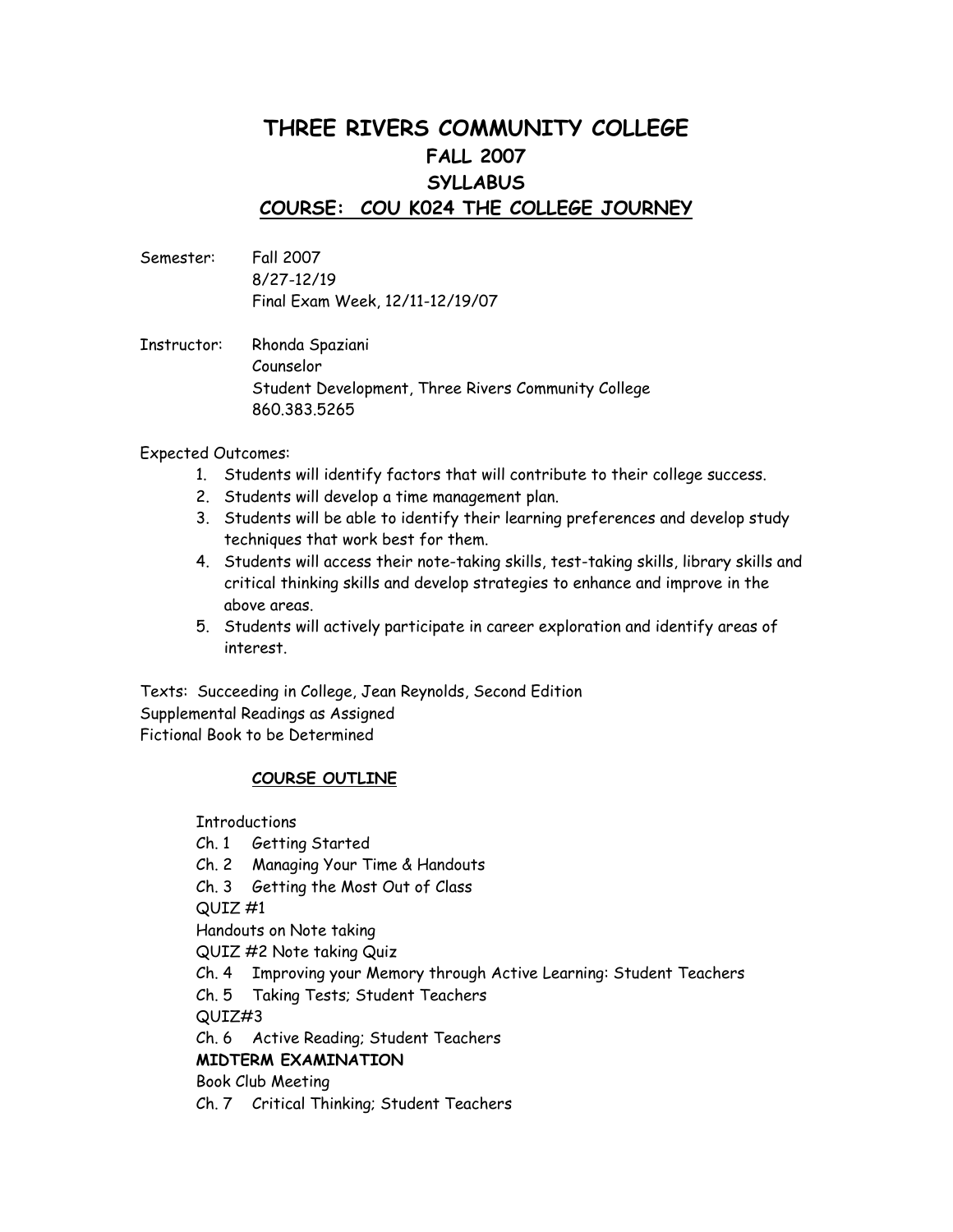Ch. 8 Success with Language; Student Teachers Ch. 9 Studying Science; Student Teachers QUIZ#4 Ch. 10 Studying Math; Student Teachers Book Club Meeting Movie Ch. 11 Introduction to Research; Student Teachers QUIZ#5 Career Research Papers due Oral Reports of Career Research Papers Retake the English Placement Test

Throughout the semester we will have guest speakers from:

The Writing Center Career Services Counseling Student Programs The Tutoring Center The learning Specialist The Library

READING AND WRITING ASSIGNMENTS Each student must complete twenty (20) reading and writing exercises. Each class one (1) reading, and one (1) writing exercise must be completed, in addition to other course assignments. The website where these practice exercises may be accessed is:

[http://college.hmco.com/devenglish/resources/reading\\_ace/students/](http://college.hmco.com/devenglish/resources/reading_ace/students/) Please note that the space between *reading* and *ace* is an underscore \_, *not* a space. Our Goal is to increase reading and writing skills and possibly even *move up one whole class*! It has happened before.

CAREER RESEARCH PAPER shall be handed in at the end of the semester. It must be typewritten in MLA Format and be 3-5 pages (with footnotes *and* a bibliography). Five sources must be used, one (1) of which must be a book, and one (1) of which must be a journal. The other three (3) sources may be on-line information. This is an excellent opportunity to research what you would *really like to do* as a career and get assignment credit for it!

ASSIGNMENTS must be typed. Points will be reduced for each *handwritten* assignment. If you are computer-shy, or do not own a computer, please see me after class.

#### **GENERAL INFORMATION**

Students with disabilities who may require special accommodations and support are encouraged to notify: